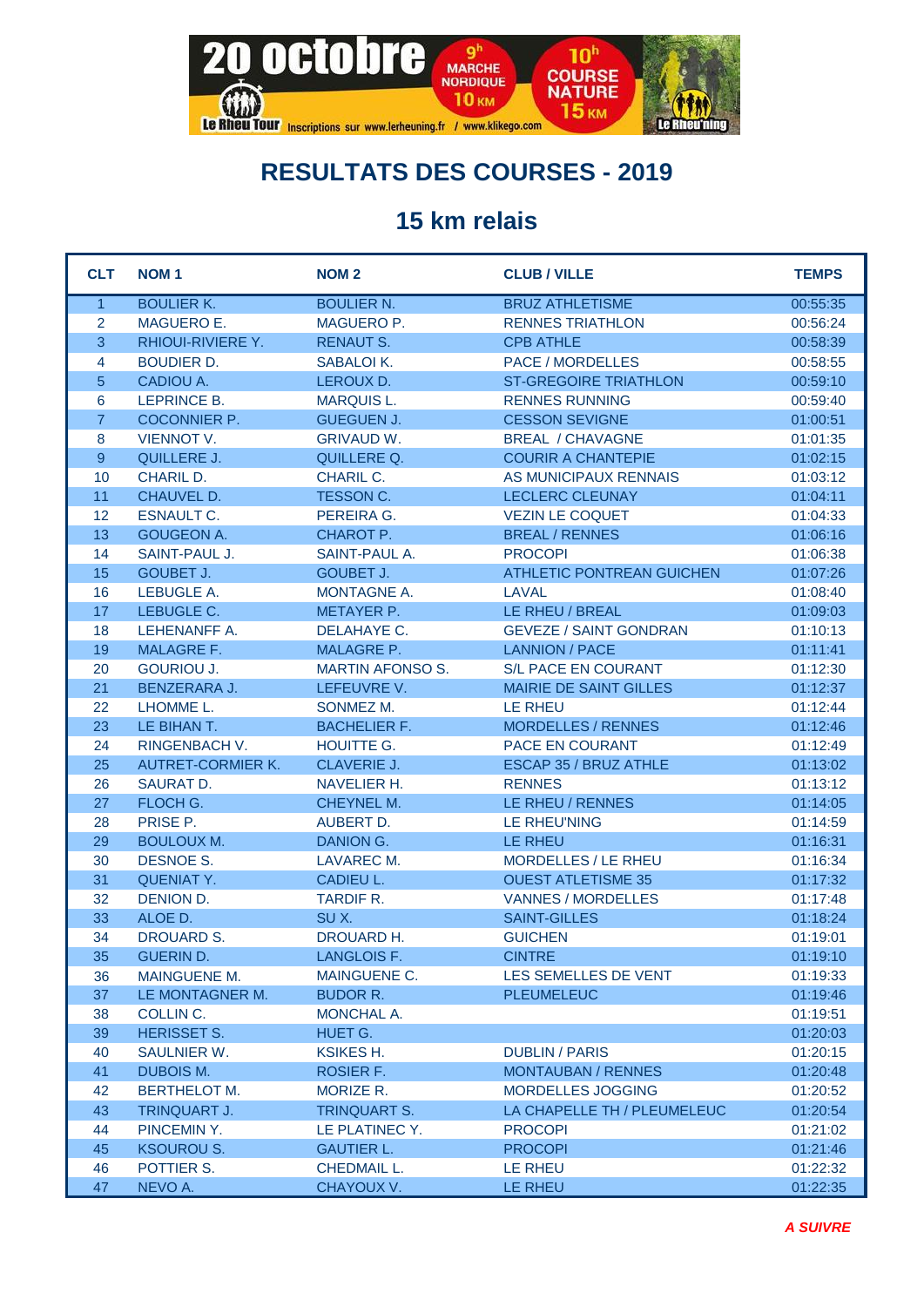## **15 km relais (suite)**

| <b>CLT</b> | <b>NOM1</b>             | <b>NOM2</b>               | <b>CLUB / VILLE</b>               | <b>TEMPS</b> |
|------------|-------------------------|---------------------------|-----------------------------------|--------------|
| 48         | PIRAUD E.               | <b>BARON P.</b>           | <b>MELESSE</b>                    | 01:22:52     |
| 49         | <b>DUMAND S.</b>        | MOISSAN P.                | <b>BREAL SOUS MONTFORT</b>        | 01:22:59     |
| 50         | LE GALL J.              | LE GALL Y.                | <b>LE RHEU</b>                    | 01:23:08     |
| 51         | MENES V.                | MENES E.                  | LE RHEU                           | 01:23:15     |
| 52         | FORT C.                 | FORT R.                   | LE RHEU                           | 01:23:34     |
| 53         | DOUINOT L.              | LOHEZIC M.                | <b>JANZE / CINTRE</b>             | 01:23:53     |
| 54         | HUBERT I.               | HUBERT L.                 | <b>VEZIN LE COQUET</b>            | 01:24:18     |
| 55         | CHAUVEL A.              | <b>MOISAN B.</b>          | <b>ASPTT</b>                      | 01:24:19     |
| 56         | LE GOFF J.              | <b>QUILLEVERE H.</b>      | LE RHEU                           | 01:24:20     |
| 57         | FOCQUEUR O.             | <b>FOCQUEUR A.</b>        | LE RHEU                           | 01:24:26     |
| 58         | ANOUECHE B.             | <b>ANSOIMI I.</b>         | <b>PROCOPI</b>                    | 01:24:36     |
| 59         | LATASTE C.              | LATASTE P.                | LE RHEU                           | 01:24:41     |
| 60         | <b>GENDROT A.</b>       | LABOUROT M.               | <b>CINTRE / LE RHEU</b>           | 01:24:52     |
| 61         | ARNOULD C.              | LEVRAUD V.                | <b>PACE / RENNES</b>              | 01:25:11     |
| 62         | HERVE J.                | HERVE R.                  | <b>LE RHEU</b>                    | 01:25:18     |
| 63         | PERRIN N.               | <b>BREMOND THUAULT S.</b> | <b>JOGGEURS DE DUCEY</b>          | 01:25:34     |
| 64         | PIEDERRIERE M.          | LOUAZEL P.                | <b>PACE</b>                       | 01:25:38     |
| 65         | <b>GELGON-DUFILS P.</b> | SIMON L.                  | LE RHEU / CINTRE                  | 01:25:50     |
| 66         | <b>DEMENITROUX F.</b>   | <b>BOULLIER P.</b>        | <b>BREAL / FOUGERES</b>           | 01:25:53     |
| 67         | PEROU A.                | <b>GROULET S.</b>         | LE RHEU                           | 01:26:18     |
| 68         | <b>MUNIER S.</b>        | <b>ROBERT S.</b>          | <b>OUEST ATLETISME 35</b>         | 01:26:48     |
| 69         | PILARD A.               | DA SILVA C.               | <b>BOURG DES COMPTES / BRUZ</b>   | 01:26:54     |
| 70         | BOTCAZOU D.             | LE GURUN N.               | <b>OUEST ATLETISME 35</b>         | 01:26:58     |
| 71         | <b>GARNIER M.</b>       | <b>GARNIER P.</b>         | <b>CHAVAGNE</b>                   | 01:27:03     |
| 72         | VAZ D.                  | <b>GOUESBIER J.</b>       | LE RHEU                           | 01:27:05     |
| 73         | PYRON E.                | POUPON V.                 | <b>ASPTT RENNES</b>               | 01:27:06     |
| 74         | <b>VOISIN L.</b>        | <b>VOISIN A.</b>          | LE RHEU /                         | 01:28:15     |
| 75         | LEVEXIER M.             | COUM A.                   | S/LE. CHARTRES DE BGNE            | 01:29:39     |
| 76         | JAULME C.               | DESNOE M.                 | MORDELLES JOGGING                 | 01:29:45     |
| 77         | PAUGET C.               | RIVOALEN C.               | <b>LE RHEU</b>                    | 01:29:57     |
| 78         | PERRIN I.               | FLEURY N.                 | <b>JOGGEURS DE DUCEY</b>          | 01:30:00     |
| 79         | <b>BAUDAIS R.</b>       | REVEL G.                  | LE RHEU / QUEVEN                  | 01:30:05     |
| 80         | RAULT A.                | MICHEL S.                 | ST PIERRE DE PL. / LE RHEU        | 01:30:46     |
| 81         | CADIEU L.               | FLOCH BARNEAUD A.         | LE RHEU                           | 01:30:56     |
| 82         | DAUGAN S.               | ROBERT V.                 | <b>PROCOPI</b>                    | 01:31:25     |
| 83         | <b>GRASLAND S.</b>      | COLOMB D.                 | <b>PROCOPI</b>                    | 01:31:25     |
| 84         | <b>ORAIN S.</b>         | SAIGET C.                 | PACE / MALVILLE                   | 01:31:47     |
| 85         | LEROY S.                | LEROY F.                  | LE RHEU / QUIBERON                | 01:32:04     |
| 86         | RAFFLINJ J.             | <b>BERTHELOT L.</b>       | MORDELLES JOGGING                 | 01:32:06     |
| 87         | ROINEL C.               | ROINEL P.                 | <b>LILLE / FOUGERES</b>           | 01:32:25     |
| 88         | NOBLET C.               | PRUSSE C.                 | <b>SPORTEZ VOUS NATURE</b>        | 01:32:38     |
| 89         | ROUPIE F.               | PITOUT E.                 | LE RHEU                           | 01:32:50     |
| 90         | ROCHEFORT R.            | <b>TEXIER R.</b>          | LE RHEU                           | 01:32:56     |
| 91         | HUET C.                 | HUET N.                   | NANTES / L'HERMITAGE              | 01:33:19     |
| 92         | <b>BOURSON A.</b>       | <b>BARON A.</b>           | <b>COURIR A CHAVAGNE</b>          | 01:33:59     |
| 93         | <b>BOUGET C.</b>        | URFER L.                  | LE RHEU'NING                      | 01:34:00     |
| 94         | ELIAT P.                | ELIAT J.                  | LE RHEU                           | 01:34:22     |
| 95         | <b>GOUAILLIER S.</b>    | DOURADO A.                | L HERMITAGE / LE RHEU             | 01:34:24     |
| 96         | <b>GENDRY C.</b>        | <b>FERNANDES K.</b>       | <b>L HERMITAGE</b>                | 01:34:25     |
| 97         | <b>BENARD Y.</b>        | <b>BRILLAND C.</b>        | LE RHEU                           | 01:34:52     |
| 98         | <b>BRISSIER E.</b>      | <b>BEZILLE N.</b>         | <b>RENNES</b>                     | 01:34:54     |
| 99         | DUFILS M.               | LABRUNIE R.               | LE RHEU'NING                      | 01:36:19     |
| 100        | DUFILS M.               | GELGON A.                 | <b>BAIN DE BGNE / LE RHEU</b>     | 01:36:20     |
| 101        | ROBIC C.                | <b>BLONDEL M.</b>         | <b>MONTREUX CHAT / LE CELLIER</b> | 01:36:23     |